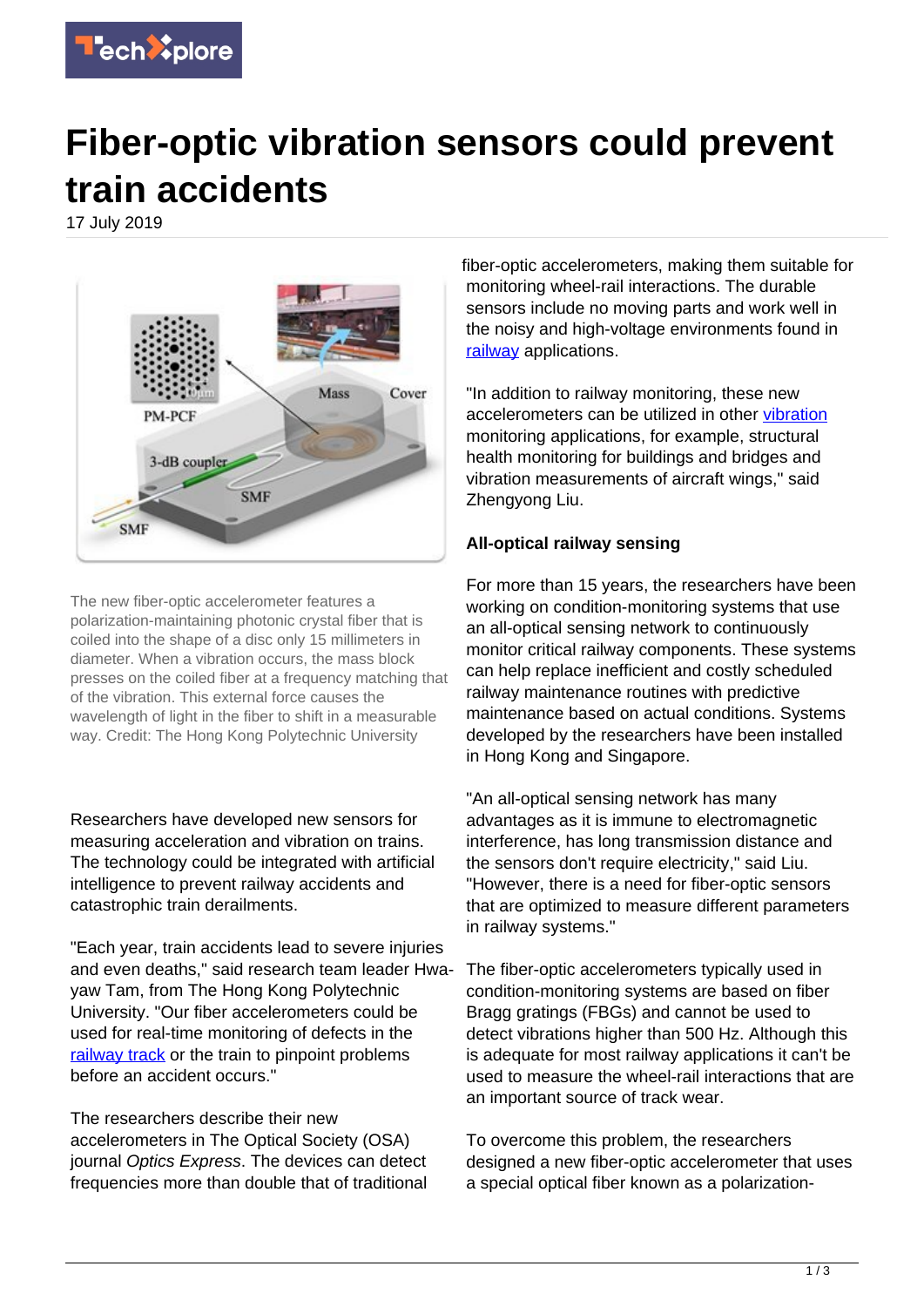

maintaining photonic crystal fiber that is coiled into the shape of a disc only 15 millimeters in diameter. The coiled fiber is glued between a stainless-steel substrate and a cylindrical mass block. When a vibration occurs, the mass block will press on the coiled fiber at a frequency matching that of the vibration. This external force causes the wavelength of light in the fiber to shift in a measurable way.

"This interferometric configuration uses changes in the light inside the fiber to acquire precise information about the vibrations," said Liu. "Installing these accelerometers on the undercarriage of an in-service train allows them to monitor vibrations that would indicate defects in the track. They can also be used to detect problems in overhead lines used to power trains."

## **Comparison field tests**

After thoroughly testing prototypes of the new accelerometer in the laboratory, the researchers carried out a [field test](https://techxplore.com/tags/field+test/) by installing the device on an in-service train. They also installed an FBG-based accelerometer and a piezoelectric accelerometer for comparison.

They found that the new fiber accelerometer detected acceleration in a manner similar to the piezoelectric accelerometer. However, piezoelectric sensors require expensive shielded cables to reduce the effects of electromagnetic interference noise. Because the FBG-based accelerometer can't operate well at high frequencies, noise concealed some of the useful vibration information.

"Our results showed that our new accelerometers perform considerably better than existing accelerometers used for monitoring acceleration in trains," Liu said.

In this work, the researchers used a commercial polarization-maintaining photonic crystal fiber. They have since designed and fabricated a new type of fiber with smaller outer diameters, lower bending losses and higher birefringence, all of which would allow them to build a smaller [accelerometer](https://techxplore.com/tags/accelerometer/) with even higher sensitivity.

"These new accelerometers could open new sensing and monitoring possibilities by providing data that supports implementation of [artificial](https://techxplore.com/tags/artificial+intelligence/) [intelligence](https://techxplore.com/tags/artificial+intelligence/) in the railways industry," said Tam. "Although railway monitoring is a good example of how fiber-optic sensing can be combined with artificial intelligence, we believe this combination is also promising for a number of other industries and applications."

 **More information:** Zhengyong Liu et al, Novel accelerometer realized by a polarizationmaintaining photonic crystal fiber for railway monitoring applications, Optics Express (2019). [DOI: 10.1364/OE.27.021597](http://dx.doi.org/10.1364/OE.27.021597)

Provided by The Optical Society